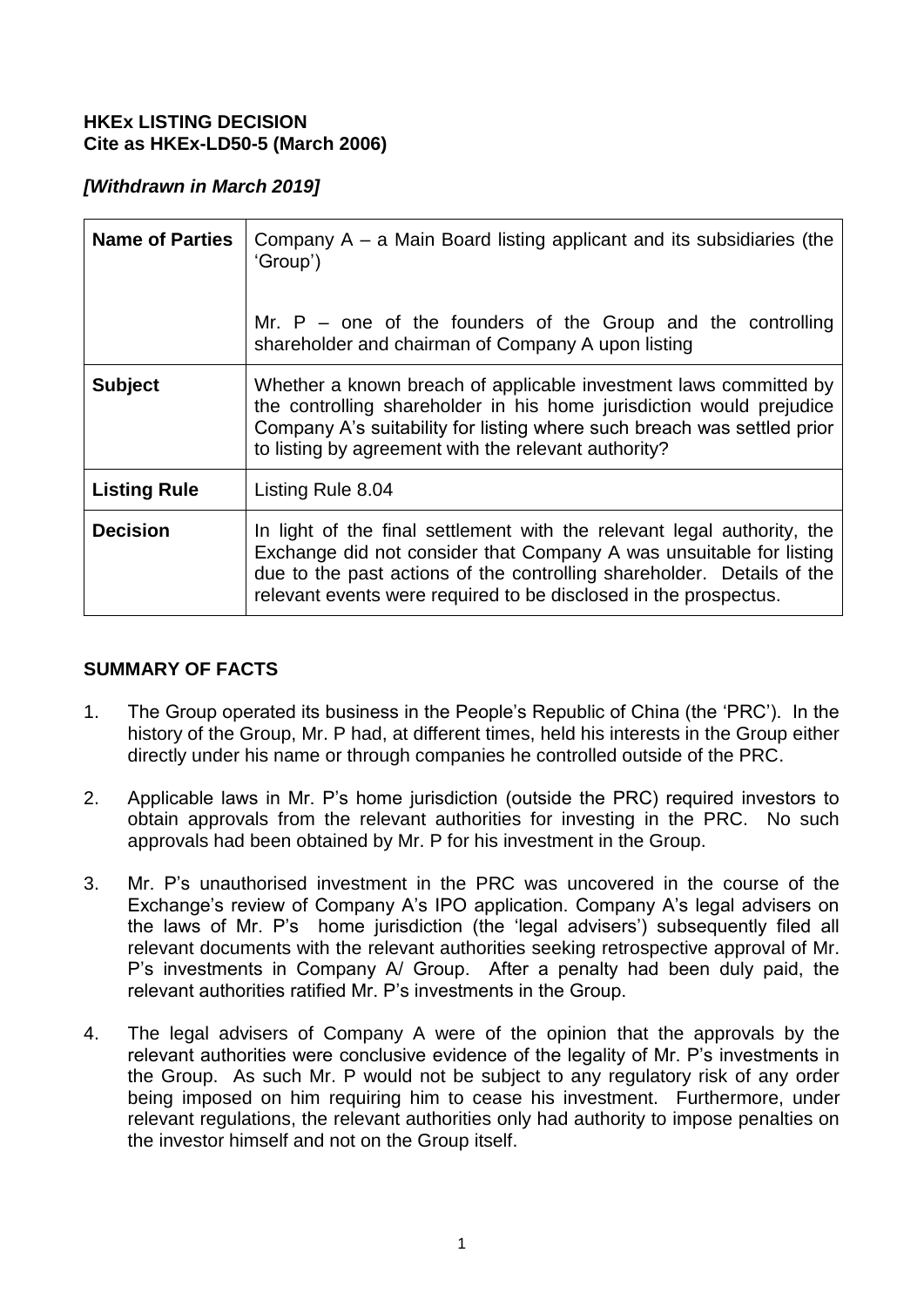# **THE ISSUE RAISED FOR CONSIDERATION**

5. Whether a known breach of applicable investment laws committed by the controlling shareholder in his home jurisdiction would prejudice Company A's suitability for listing where such breach was settled prior to listing by agreement with the relevant authority?

### **APPLICABLE LISTING RULE OR PRINCIPLE**

6. Listing Rule 8.04 provides that:

Both the issuer and its business must, in the opinion of the Exchange, be suitable for listing.

### **THE ANALYSIS**

- 7. When considering Company A's suitability for listing under Listing Rule 8.04, the Exchange reviewed whether the Group's business operations complied with all applicable laws and regulations.
- 8. In the course of its review, the Exchange continued its established practice of utilising a principally disclosure-based approach. Based on this approach, the sponsor and the directors of Company A had the burden of proof to demonstrate, by a clear preponderance of the materials submitted for review, including legal and other expert opinions, that it had complied in fact and in good faith of all applicable laws and regulations that might have a significant effect on the existing and future operations of the Group. If Company A could meet the above burden of proof and satisfy the standard of compliance, it would not be considered unsuitable for listing on the Exchange.
- 9. Following the above analysis and based on the facts and the circumstances of the case, in particular, the opinion of the legal advisers that:
	- (a) retrospective approvals had been obtained from the relevant authorities in respect of Mr. P's investments in the Group and all penalties had been paid; and
	- (b) the Group would not be subject to further risks of penalties or remedial orders,

the Exchange determined that the issue of previous non-compliance with investment laws by Mr. P in his home jurisdiction would not render Company A unsuitable for listing.

## **THE DECISION**

10. Based on the facts and the circumstances of the case, and the Exchange's analysis of the Listing Rules, and in light of the final settlement with the relevant legal authority, the Exchange did not consider that Company A was unsuitable for listing due to the